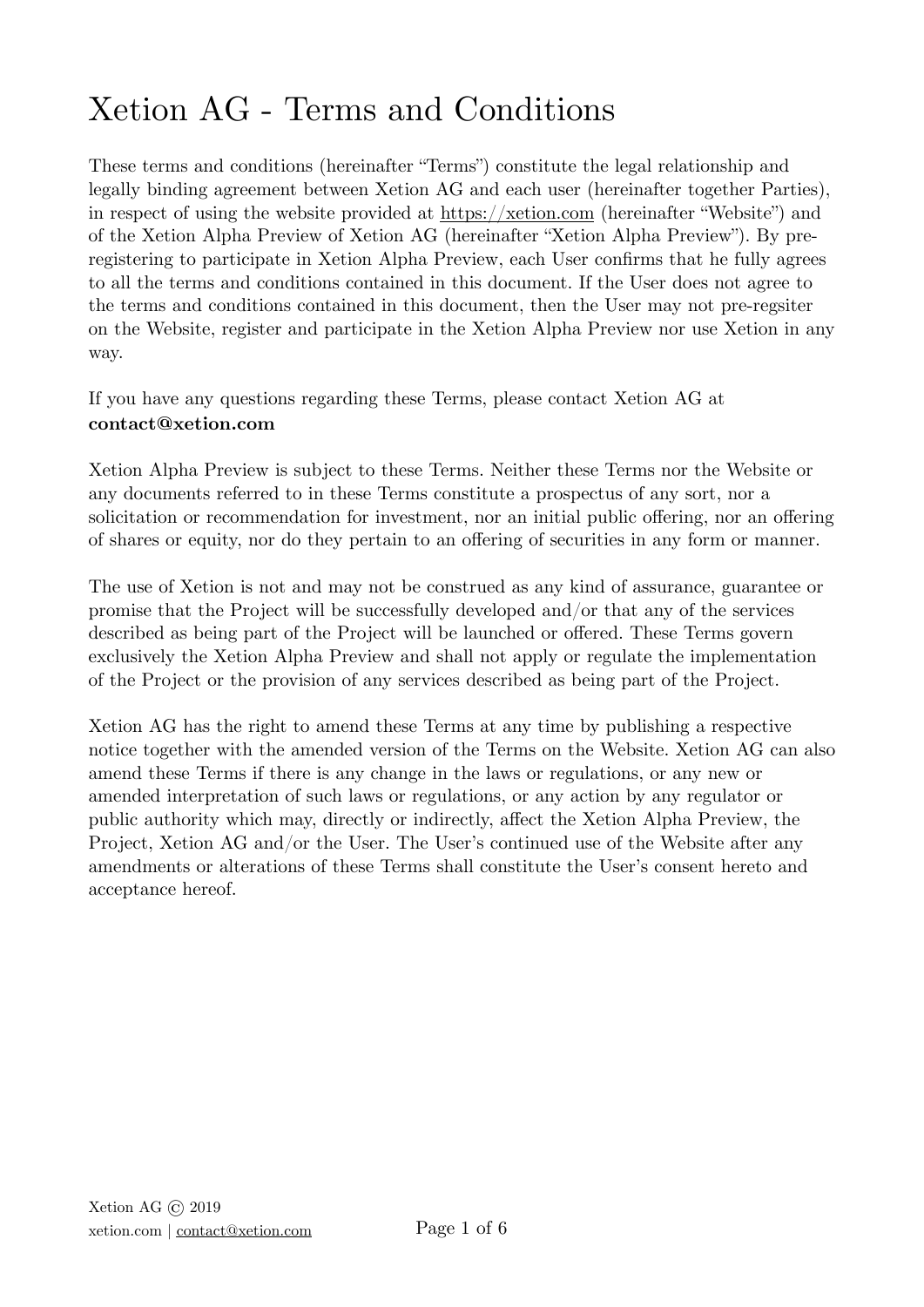# TERMS & CONDITIONS FOR Alpha SOFTWARE

THIS PAGE (TOGETHER WITH THE DOCUMENTS REFERRED TO ON IT) CONTAINS THE TERMS AND CONDITIONS OF USE OF "Xetion Alpha Preview" TO BE ACCEPTED BEFORE INSTALLATION OF ANY "Xetion Alpha Preview". PLEASE READ THESE TERMS AND CONDITIONS CAREFULLY BEFORE INSTALLING OR USING ANY SOFTWARE FROM THIS WEBSITE. YOU SHOULD UNDERSTAND THAT BY INSTALLING ANY SOFTWARE FROM THIS WEBSITE, YOU AGREE TO BE BOUND BY THESE TERMS AND CONDITIONS. THESE TERMS AND CONDITIONS CONSTITUTE A LEGAL AND ENFORCEABLE CONTRACT BETWEEN YOU AND AVG NETHERLANDS B.V. ("Xetion AG"). IF YOU DO NOT AGREE TO THESE TERMS AND CONDITIONS, ABANDON THE REGISTRATION PROCESS AND DO NOT INSTALL OR USE "Xetion Alpha Preview".

## 1. Xetion AG USER CONDITIONS

1.1 Your use of the Xetion Alpha Preview is governed by these terms and conditions ("Alpha User Conditions") which you should read carefully before installing Xetion Alpha Preview. These Alpha User Conditions represent a binding contract between Xetion AG and you. If you do not agree with these Alpha User Conditions, please do not install or use Xetion Alpha Preview.

1.2 Xetion AG may update or amend these Alpha User Conditions at any time. Xetion AG will communicate such changes to you via the Alpha Portal.

1.3 These Alpha User Conditions apply to you regardless of how you have accessed the Xetion Alpha Preview and regardless of the territory in which you live or conduct business.

2. Xetion Alpha Preview; LIMITED WARRANTY AND LIABILITY

2.1 Although utilizable by experienced users, Xetion Alpha Preview is still being developed, tested and evaluated. Xetion Alpha Preview has not been released for sale, distribution or any use by the general public.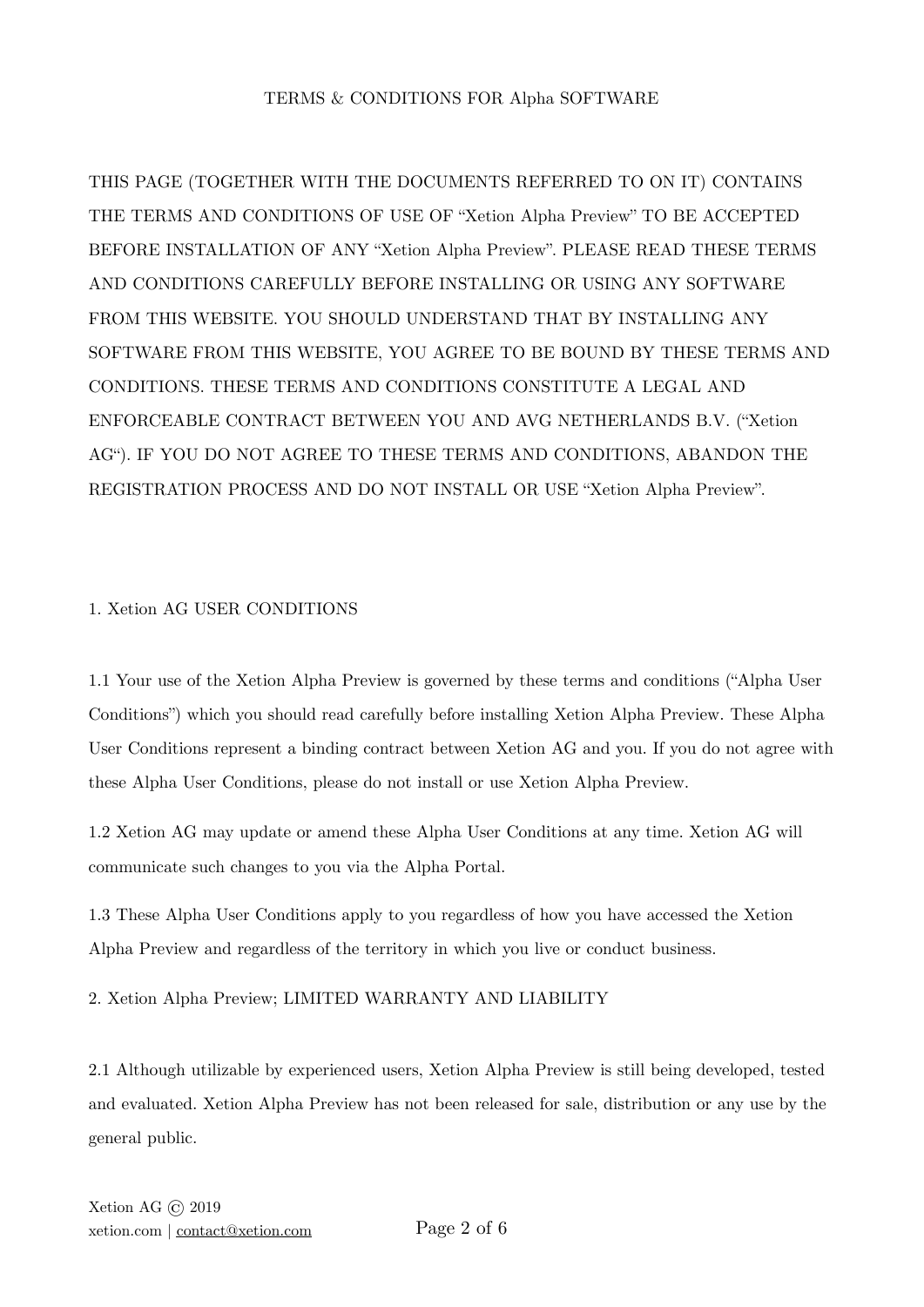2.2 Xetion Alpha Preview IS PROVIDED TO YOU "AS IS" WITHOUT WARRANTY OF ANY KIND, EITHER EXPRESSED OR IMPLIED, INCLUDING, BUT NOT LIMITED TO, ANY WARRANTY OF MERCHANTABILITY, NON-INFRINGEMENT OR FITNESS FOR A PARTICULAR PURPOSE. USE OF Xetion Alpha Preview IS ENTIRELY AT YOUR OWN RISK AND MAY VOID WARRANTY ON YOUR PRODUCT. SHOULD Xetion Alpha Preview PROVE DEFECTIVE, YOU ASSUME THE COST OF ALL NECESSARY MAINTENANCE, SERVICING OR REPAIR. IT IS THEREFORE YOUR RESPONSIBILITY TO TAKE ADEQUATE PRECAUTION AGAINST POSSIBLE DAMAGES RESULTING FROM THE USE OF Xetion Alpha Preview. Xetion Alpha Preview SHOULD UNDER NO CIRCUMSTANCES BE USED ON SENSITIVE AND/OR VALUABLE DATA. IF YOU ARE IN ANY DOUBT, PLEASE DO NOT INSTALL AND/OR USE Xetion Alpha Preview.

2.3 TO THE MAXIMUM EXTENT PERMITTED BY APPLICABLE LAW, Xetion AG WILL NOT BE LIABLE TO YOU FOR ANY DAMAGES ARISING OUT OF THE USE OR INABILITY TO USE Xetion Alpha Preview (INCLUDING BUT NOT LIMITED TO LOSS OF DATA OR DATA BEING RENDERED INACCURATE OR LOSSES SUSTAINED BY YOU OR THIRD PARTIES OR A FAILURE OF Xetion Alpha Preview TO OPERATE WITH ANY OTHER PROGRAMS). IN NO EVENT SHALL Xetion AG' LIABILITY EXCEED THE PRICE YOU PAID FOR Xetion Alpha Preview, IF APPLICABLE.

2.4 WE EXPRESSLY REPRESENT THAT Xetion Alpha Preview IS NOT A FINAL PRODUCT AND, AS SUCH, MAY CONTAIN VARIOUS ERRORS, DEFECTS AND IT MAY BE UNSTABLE. WE DO NOT RECOMMEND INSTALLING Xetion Alpha Preview DURING FULL OR EVERYDAY OPERATION. FURTHERMORE, WE DO NOT RECOMMEND TO INSTALL Xetion Alpha Preview UNLESS YOU ARE AN EXPERIENCED USER.

# 3. NO TECHNICAL SUPPORT

Xetion AG will not provide any technical support, maintenance or any other services for any Xetion Alpha Preview.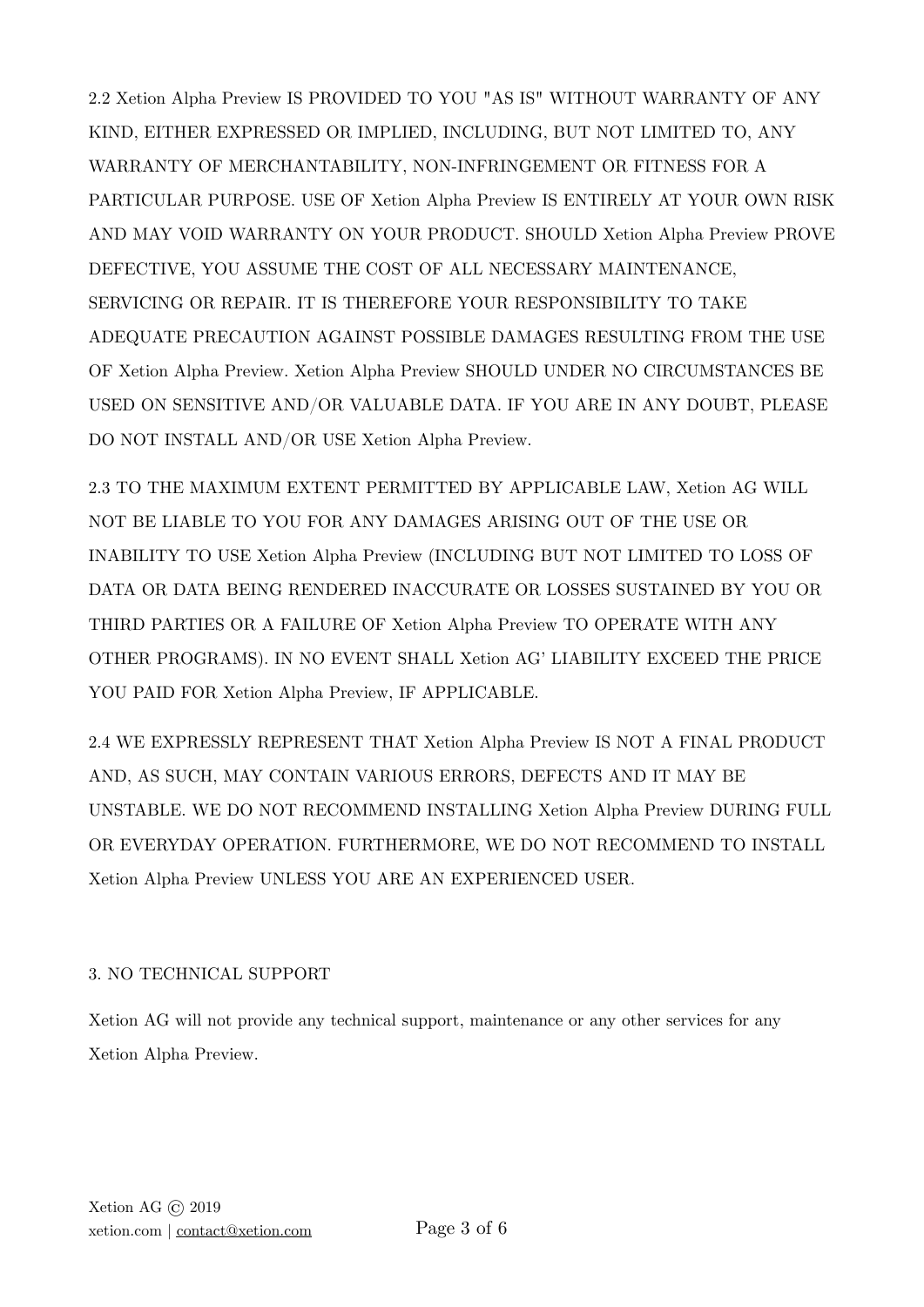#### 4. NO UPDATES

Xetion AG will not provide any updates to Xetion Alpha Preview, any updated malware signatures or any other updated content utilized by Xetion Alpha Preview (such as virus and spyware definitions, antispam rules, URL lists, firewall rules, vulnerability data or lists of authenticated web pages) ("Updates"). However, should Xetion AG in its sole discretion provide you with any Updates, such Updates will be deemed to form part of Xetion Alpha Preview for all purposes under these Alpha User Conditions, unless other terms of use are provided by Xetion AG in connection with such Updates.

#### 5. COPYRIGHT LICENCE

Specific terms and conditions of a copyright licence granted to you by Xetion AG and entitling you to use Xetion Alpha Preview for the purposes of evaluation and testing are included in the End User Software License Agreement concluded between Xetion AG and you (EULA). In order to use the Alpha Portal and to use the Xetion Alpha Preview you are required to accept these Alpha User Conditions, the EULA and Xetion AG [Privacy Policy.](https://www.avg.com/en-gb/privacy)

#### 6. FEEDBACK

You will give Xetion AG feedback about Xetion Alpha Preview consisting of, without limitation, your suggestions, comments or any other feedback, whether it is required or provided on a voluntary basis ("Feedback"). If you provide Xetion AG with any Feedback, as part of the testing and evaluation of Xetion Alpha Preview, you agree that: (a) Xetion AG may freely use, disclose, reproduce, license, distribute and otherwise commercialize the Feedback in any Xetion AG product, specification or other documentation; and (b) you will not give Xetion AG any Feedback (i) that you have reason to believe is subject to any patent, copyright, or other intellectual property claim or right of any third party; or (ii) that is subject to licence terms that seek to require any Xetion AG product incorporating or derived from any Feedback, or other Xetion AG intellectual property, to be licensed to or otherwise shared with any third party.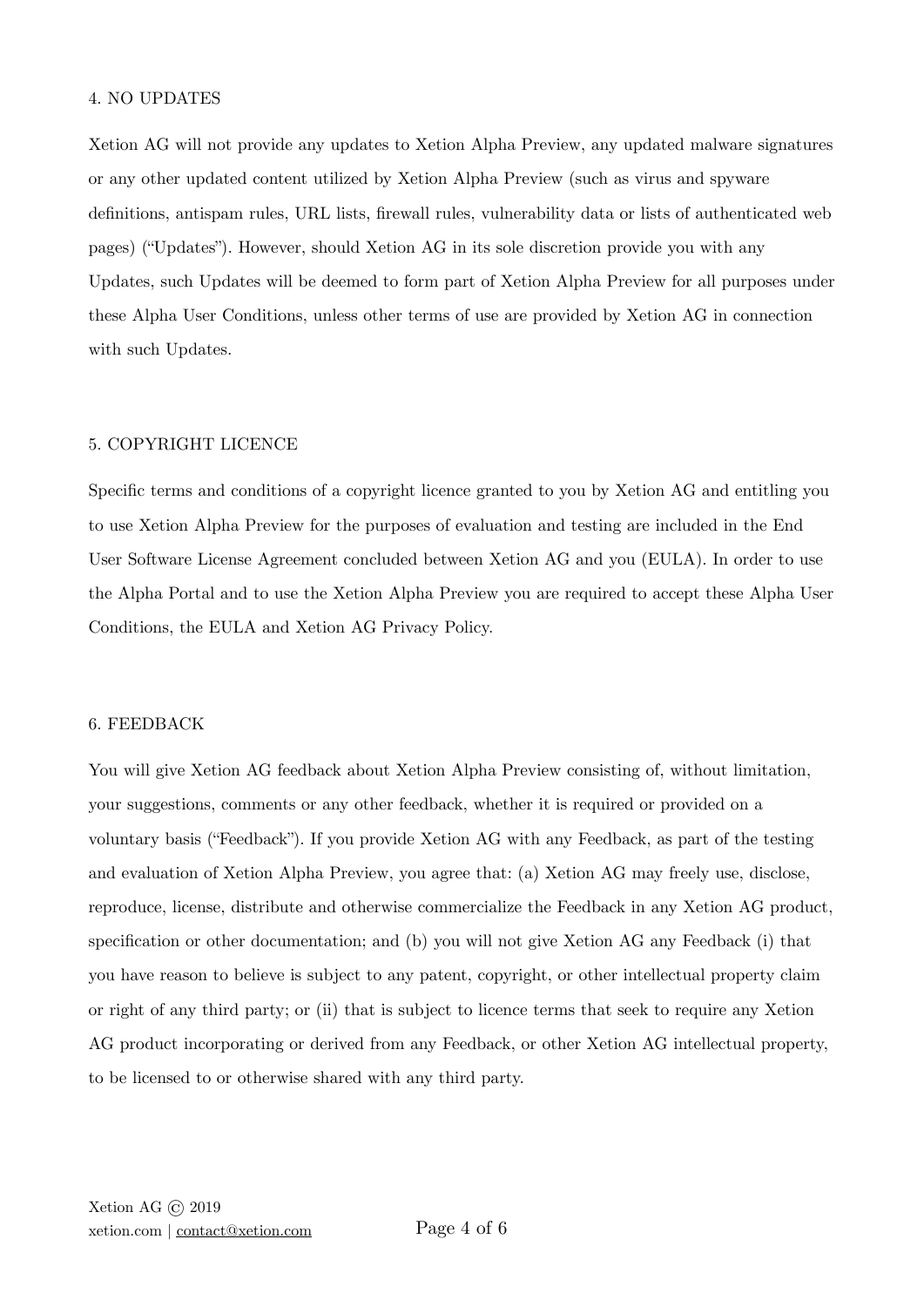#### 7. PRIVACY POLICY

Xetion AG recognizes the importance of maintaining the privacy of personal data which it collects and processes. By accepting these Alpha User Conditions you expressly agree to be bound by the Xetion AG [Privacy Policy.](https://xetion.com/Xetion-AG-Privacy-Policy.pdf)

#### 8. CONFIDENTIALITY

8.1 Xetion Alpha Preview, any information relating to Alpha testing progress and results, the Feedback, any product-related information and any other proprietary technology or know-how provided to you in whatever form by Xetion AG through the Alpha Portal or in connection with testing and evaluation of Xetion Alpha Preview is confidential ("Confidential Information").

8.2 You will keep, and ensure that any and all persons, firms, companies or organisations associated with you keep, all Confidential Information confidential and not disclose it to any person, unless permitted under this clause. This confidentiality obligation does not apply to the disclosure of Confidential Information which: (a) is or comes into public domain, except through breach of the confidentiality obligation under this clause; (b) comes lawfully into your possession from a third party who is not bound by a confidentiality obligation relating to such Confidential Information; (c) is required to be disclosed by any court of competent jurisdiction or any competent judicial, governmental, supervisory or regulatory body, or any law, provided that you will promptly notify Xetion AG in writing, or (d) is disclosed by you with Xetion AG' prior written consent.

# 8.3 UNDER NO CIRCUMSTANCES MAY ANY INFORMATION ABOUT THE TESTING PROGRESS AND/OR RESULTS BE PROVIDED TO PERSONS THAT ARE NOT INVOLVED IN THE Alpha TESTING PROCESS. ANY PUBLICATION OF Alpha VERSIONS TESTING